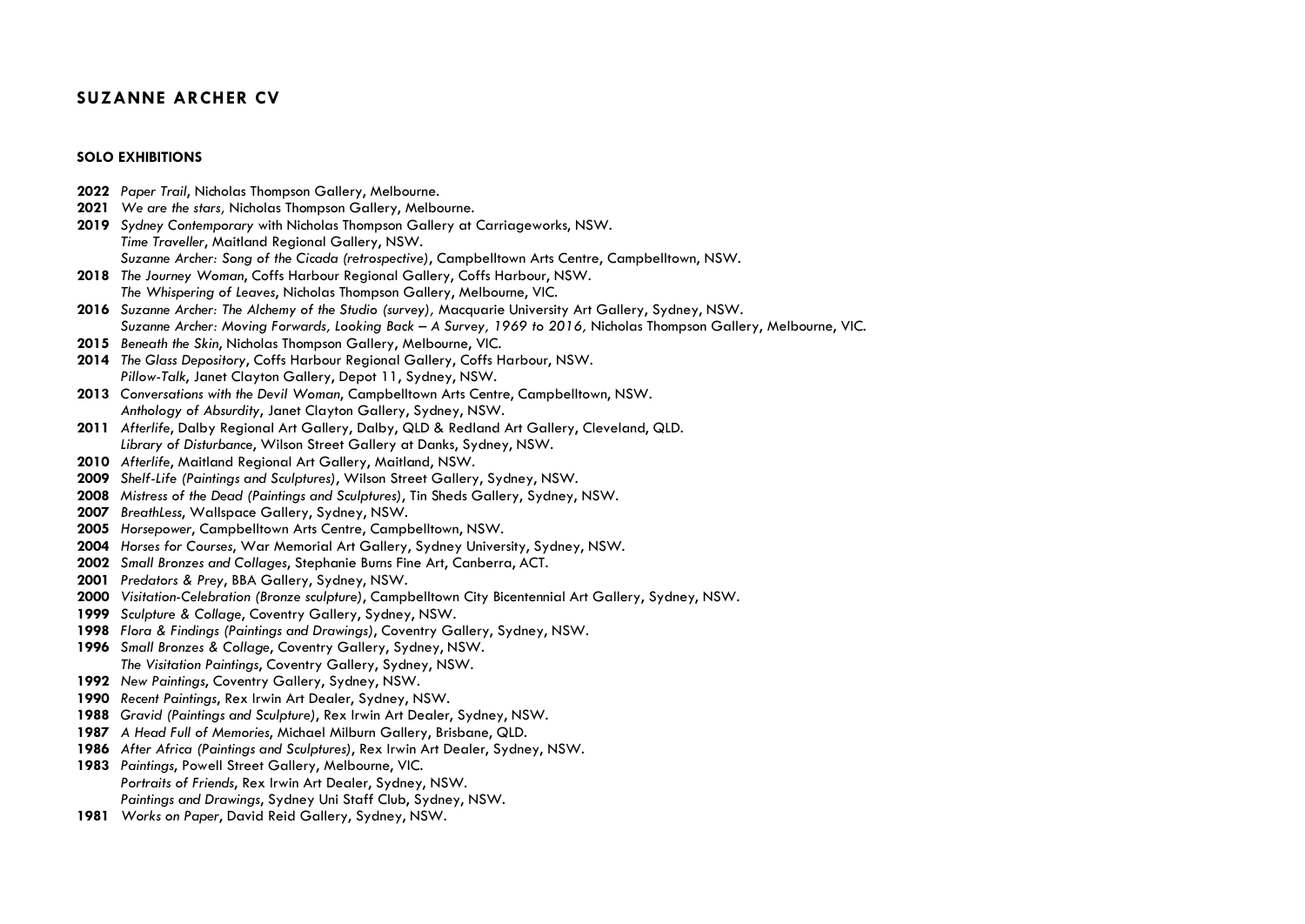- **1980** *Paintings on Canvas*, David Reid Gallery, Sydney, NSW. *Paintings*, Powell Street Gallery, Melbourne, VIC.
- **1979** *Paintings from New York & Paris*, Watters Gallery, Sydney, NSW.
- **1978** *Paintings and Sculptures*, Watters Gallery, Sydney, NSW.
- **1977** *Paintings*, Abraxas Gallery, Canberra, ACT. *Painted Clay People*, Raffin Gallery, Orange, NSW.
- **1975** *Painted Clay People*, Abraxas Gallery, Canberra, ACT.
- **1974** *Ceramic Sculptures & Drawings*, Watters Gallery, Sydney, NSW.
- **1970** *Collages and Paintings*, Pinckney Gallery, London, UNITED KINGDOM.
- **1969** *Paintings*, Clunes Gallery, Sydney, NSW.

### **SELECTED GROUP EXHIBITIONS**

**2022** *Incoming: Recent Acquisitions,* Monrnington Peninsula Regional Gallery, VIC. *Adelaide Perry Prize for Drawing*, Adelaide Perry Gallery, Sydney, NSW. (also **2013, 11** & **10**). *AWI 95th Annual Exhibition*, Juniper Hall, Sydney, NSW. (also **2018**, **14**, **10**, **08**, **06**, **05**, **04**, **02** & **01**). *Hazlehurst Art Award for Art on paper,* Hazelhurst Regional Art Gallery & Arts Centre, Hazelhurst, NSW. (also **2019, 05, 04** & **01**). *GCS Art Award*, Grace Cossington Smith Gallery, NSW. **2021** *Sulman Prize exhibition,* Art Gallery of NSW, Sydney, NSW. (also **2006, 97**, **90**, **85**, **84**, **83**, **82** & **81**). *HOTA Collects*, HOTA, Gold Coast QLD. *Dobell Drawing Prize Exhibition,* Art Gallery of NSW, Sydney, NSW. (also **2019, 12, 10**, **09**, **02** & **00**). **2020** *National Works on Paper*, Morningotn Peninsula Regional Gallery, VIC. *Paddington Art Prize*, Defiance Gallery, NSW *Calleen Art Award*, Cowra Regional Art Gallery, NSW. *Five Years*, Nicholas Thompson Gallery, VIC. *Tradition and Transformation, Taiwan-Australia International Watercolour Exhibition*, Taiwan **2018** *Home Ground: The Collection of Arthur Roe*, Bunjil Place Gallery, Narre Warren, VIC. *We are all Connected to Campbelltown (One Way or Another)*, Campbelltown Arts Centre, Campbelltown, NSW. *RAW Wedderburn*, Delmar Gallery, Sydney, NSW. *EMSLA Eutich Memorial Still Life Award*, Project Contemporary Art Space, Wollongong, NSW. **2017** *Australasian Painters 2007-2017, Artist Profile 10th Anniversary*, Orange Regional Gallery, Orange, NSW. **2016** *The Gorge*, Campbelltown Arts Centre, Campbelltown, NSW. *Three Women went to China*, Muswellbrook Regional Arts Centre, Muswellbrook, NSW & Tamworth Regional Gallery, Tamworth, NSW *Printed in Australia*, Spot 81 Gallery, Sydney, NSW. **2015** *Drawn to Form: The Matter in Hand*, Blacktown Arts Centre, Blacktown, NSW. *When the Ocean Turns to Dust*, Campbelltown Arts Centre, Campbelltown, NSW *Across the Water: China-Australia, Modern Masters of Watercolour*, Juniper Hall, Sydney, NSW. *Just Paper*, Maitland Regional Art Gallery, Maitland, NSW. **2014** *Transforming*, Meijiang Gallery, Tianjin, CHINA. *Across the Water: China-Australia Modern Masters of Watercolour*, Shanghai Quanuha Watercolour Art Gallery & Shenzhen Museum of Fine Arts, Shanghai & Shenzhen, CHINA. **2013** *Unbound*, Macquarie University Art Gallery, Sydney, NSW. *20 Years of the Dobell Prize for Drawing*, National Art School, Sydney, NSW.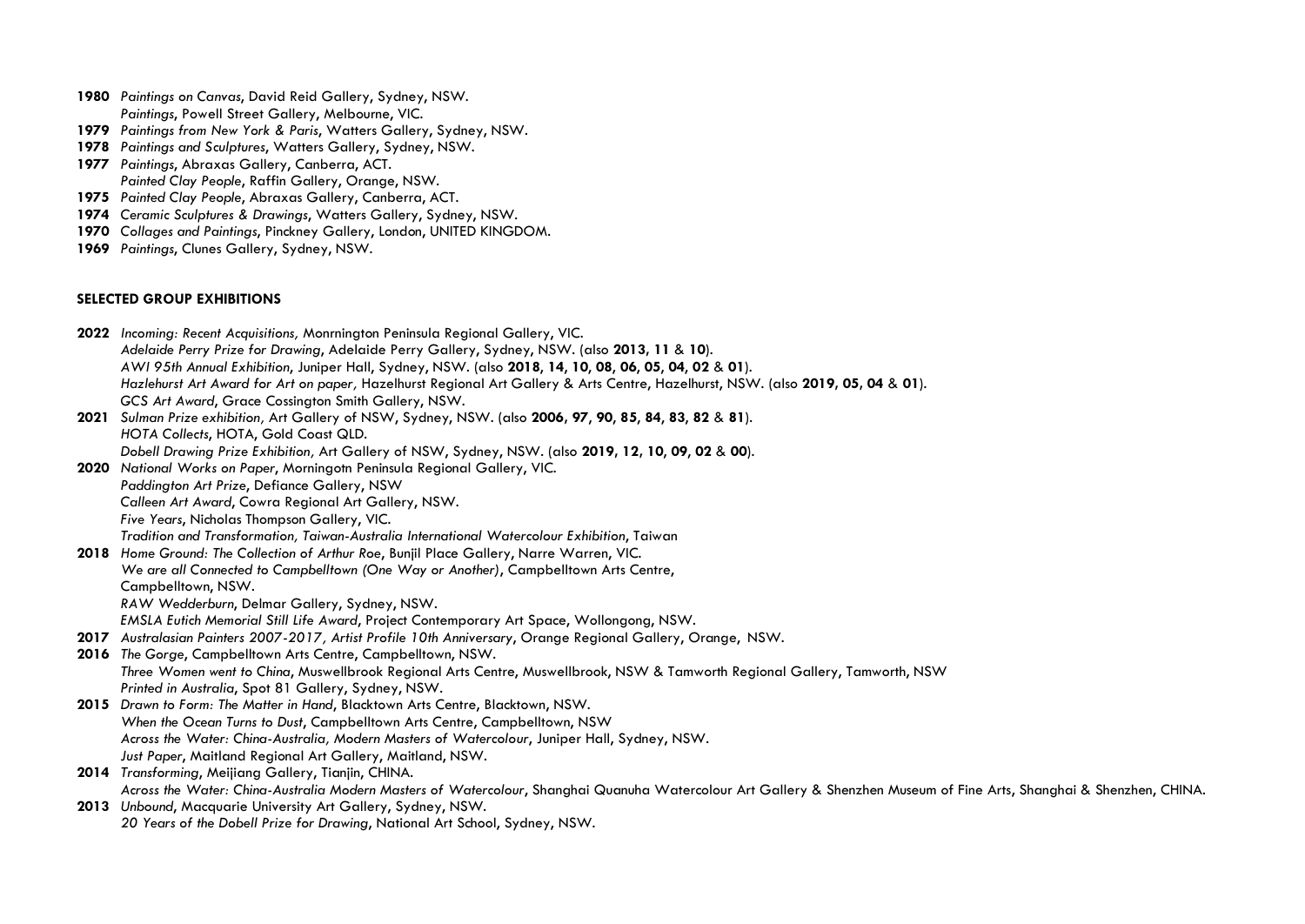**2012** *From Paper*, Beijing Art Space, Beijing, CHINA. *Marnling Press; Michelle Perry & Whaling Road Studio*, Maitland Regional Art Gallery, Maitland, NSW. *The Kedumba Collection of Contemporary Drawing*, Orange Regional Gallery, Orange, NSW. *Tradition & Transformation (Taiwan-Australia Watercolour Exhibition)*, Taichung Muncipal Office, Taichung, TAIWAN & Mosman Art Gallery, NSW. **2011** *Duality (Banyule Award for Works on Paper)*, Banyule Arts Space, Banyule, VIC. **2010** *Kedumba Drawing Award*, Blue Mountains Grammar School, Blue Mountains, NSW. (also **1998**). *Colour Texture Form*, Gold Coast City Gallery, Gold Coast, QLD. *In (two) art*, Maitland Regional Art Gallery & Tour, Maitland, NSW. *Swan Hill Print & Drawing Awards*, Swan Hill Regional Art Gallery, Swan Hill, VIC. *Wattle, Rose & Thistle*, Wollongong City Gallery, Wollongong, NSW. **2009** *CarriageARTworks: Contemporary Art from the City Fringe*, CarriageWorks, Sydney, NSW. *Collections*, Hawkesbury Regional Gallery, Hawkesbury, NSW. *Hope House Contemporary Art Exhibition and Auction*, SCA Gallery, Sydney, NSW. *Stations of the Cross 2009*, St Ives Uniting Church, Sydney, NSW. (also **2008**). *Unwrapped: Works from the USU Art Store*, Verge Gallery University of Sydney, Sydney, NSW. **2007** *BloodLines*, Hawkesbury Regional Gallery and Tour, Hawkesbury, NSW. *The Last Decade*, New England Regional Art Museum, South Hill, NSW. *Collected Women*, Wollongong City Gallery, Wollongong, NSW. **2006** *Side By Side (Archer & Fairbairn)*, Cudgegong Gallery, Gulgong, NSW. *Picture the Seventies from the Macquarie*, Macquarie University Art Gallery, SYdney, NSW. *View of Maitland from the riverbank (with apologies to Jan Vermeer and View of Delft)*, Maitland Regional Art Gallery, Maitland, NSW. *The Blake Prize,* National Art School Gallery, Sydney and touring, NSW. (also **2007**). **2005** *Walking the line*, National Art School – Cell Block Theatre, Sydney, NSW. *Hutchins Art Prize (works on paper)*, The Long Gallery, Salamanca Place, Hobart, TAS. **2004** *Destination Drawing*, College of Fine Art, Sydney, NSW. *Spiders & Flies*, Newcontemporaries, Sydney, NSW. *Distant Noises*, RMIT Faculty Gallery, Melbourne, VIC. **2003** *Love Letter to China*, Ivan Dougherty Gallery, Sydney, NSW. *International Contemporary Drawing Art*, Touring to Central Academy of Art Beijing, Xi'an Academy of Fine Arts & Guangzhou Academy of Fine Arts China, Beijing, CHINA. **2002** *Dobell Foundation Collection*, Wollongong City Gallery, Wollongong, NSW. **2001** *The Studio Tradition NAS 1883 - 2001*, National Art School, Sydney, NSW. *Paris: Australian artists at the Cite 1967-2000*, S.H.Ervin Gallery, Sydney, NSW. **2000** *Two Millennium Print Portfolios*, Art Gallery of NSW, Sydney, NSW. *Hand Over Hand (collaborative prints with David Fairbairn)*, Campbelltown City Bicentennial Art Gallery, Campbelltown, NSW. *Common Ground*, Ivan Dougherty Gallery, Sydney, NSW. *State of the Waratah*, S.H.Ervin Gallery, Sydney, NSW. **1999** *Hung, Drawn and Quartered*, Mary Place Gallery, Sydney, NSW. **1998** *6 from Wedderburn*, Casula Powerhouse Arts Centre, Sydney, NSW. *Symbiosis*, Utopia, Sydney & New England Regional Art Museum, South Hill, NSW. **1997** *LandMarks*, Campbelltown City Bicentennial Art Gallery, Campbelltown, NSW. *Toys by Artists*, Newcastle University Gallery, Newcastle and touring, NSW. 1996 Wynne Prize exhibition, Art Gallery of NSW, Sydney, NSW. (also 1995, 94, 93, 89, 88, 87, 86, 85, 84, 83, 82, 81, 80 & 77). *Local Matter (A Matter of Weight)*, Campbelltown City Bicentennial Art Gallery, Campbelltown, NSW. *Schools of Thought (also Project Gallery Woollongong 1997)*, Campbelltown City Bicentennial Art Gallery & Mary Place Gallery, Campbelltown, Sydney, NSW.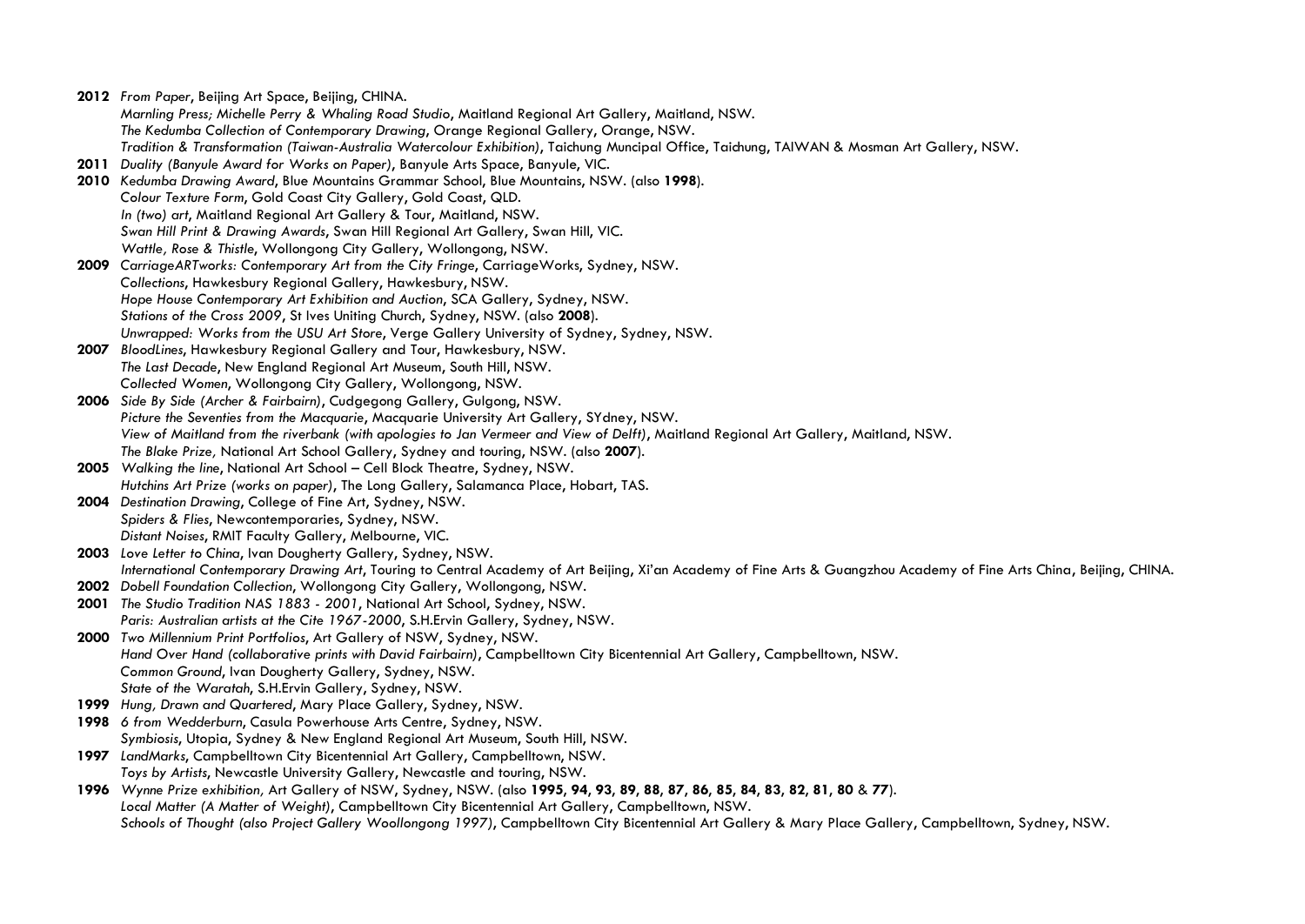- *The King of the Accordion*, A New England Regional Art Museum Touring Exhibition, NSW. *Prime Time*, The Sir Herman Black Gallery, Sydney, NSW.
- *Drawing on the Illawarra*, Wollongong University, Wollongong, NSW.
- *Within a Stone's Throw*, Campbelltown City Bicentennial Art Gallery, Campbelltown, NSW. *On the Other Hand*, S.H.Ervin Gallery, Sydney, NSW.
- *Doors*, Gold Coast City Art Gallery, Gold Coast, QLD.
- *Working Up to Yellow (Homage to Vincent Van Gogh)*, Campbelltown City Bicentennial Art Gallery, Campbelltown, NSW.
- *The Age of Collage*, Holdsworth Contemporary Gallery, Sydney, NSW.
- *The Repeated Image*, Griffith Uni Collection, Brisbane Civic Art Gallery & Museum Brisbane, QLD.
- *Australian Perspecta,* Art Gallery of NSW, Sydney, NSW. (also **1983** & **81**).
- *NSW Uni Purchase Exhibition*, University of NSW, Sydney, NSW. *Collage*, Wollongong City Art Gallery, Wollongong, NSW.
- *Australian Art of the Last Ten Years*, Drill Hall Gallery, Canberra, ACT.
- *Patrick White's Choice*, Art Gallery of NSW, Sydney, NSW.
- *European Beginnings*, Ivan Dougherty Gallery, Sydney, NSW.
- *Young Contemporaries,* Blaxland Gallery, Sydney, NSW. (also **1968**, **67** & **66**).
- *Julius Sher & Suzanne Archer*, Clune Galleries, Sydney, NSW.

### **AWARDS & GRANTS**

- *EMSLA Eutick Memorial Still Life Award*, Project Contemporary Artspace Wollongong, NSW. Australia Council for the Arts, Visual Arts Board Grant (also **74** (Craft board**), 77**, **79, 84**, **87 & 93** (Fellowship))
- *Dobell Prize for Drawing*, Art Gallery of NSW, NSW. *Kedumba Drawing Award 2010*, Blue Mountains Grammar School, NSW.
- *Willoughby Art Prize-Painting Sect*, Willoughby Civic Centre, NSW. *James Kiwi Watercolour Prize*, Wollongong City Gallery, NSW.
- *Fishers Ghost Art Award*, Campbelltown City Bicentennial Art Gallery, NSW. (also **1997**).
- *The Wynne Prize*, Art Gallery of NSW, Sydney, NSW.
- *Gold Coast Purchase Prize*, Gold Coast City Art Gallery, QLD. (also **1981**).
- *St Gregory's College Purchase Art Prize*, Campbelltown, NSW. (also **1992** & **91**). *The Prime TV Painting Prize*, Travel: London, Paris & Singapore.
- *Campbelltown Art Prize*, Campbelltown City Bicentennial Art Gallery, NSW. (also **1983**, **82** & **87**). *Trustees Art Prize & Pring Prize*, Art Gallery of NSW, NSW. (also **1986**). *Walkom-Manning Art Prize*, Manning Regional Art Gallery, NSW. (also **1990**).
- *Hunters Hill Watercolour Award*, Hunters Hill, NSW. *Macquarie Towns Purchase Prize*, Sydney, NSW. *The Sydney Morning Herald Heritage Art Award*, Sydney, NSW. *Warringah Art prize*, Warringah, NSW. (also **1987** & **77**).
- *Mudgee Art Prize*, Mudgee, NSW. (also **1982**).
- *Pring Prize*, AGNSW, Sydney, NSW. *Box Hill Purchase Prize*, Box Hill, VIC. *Camden Sculpture Prize*, Camden, NSW.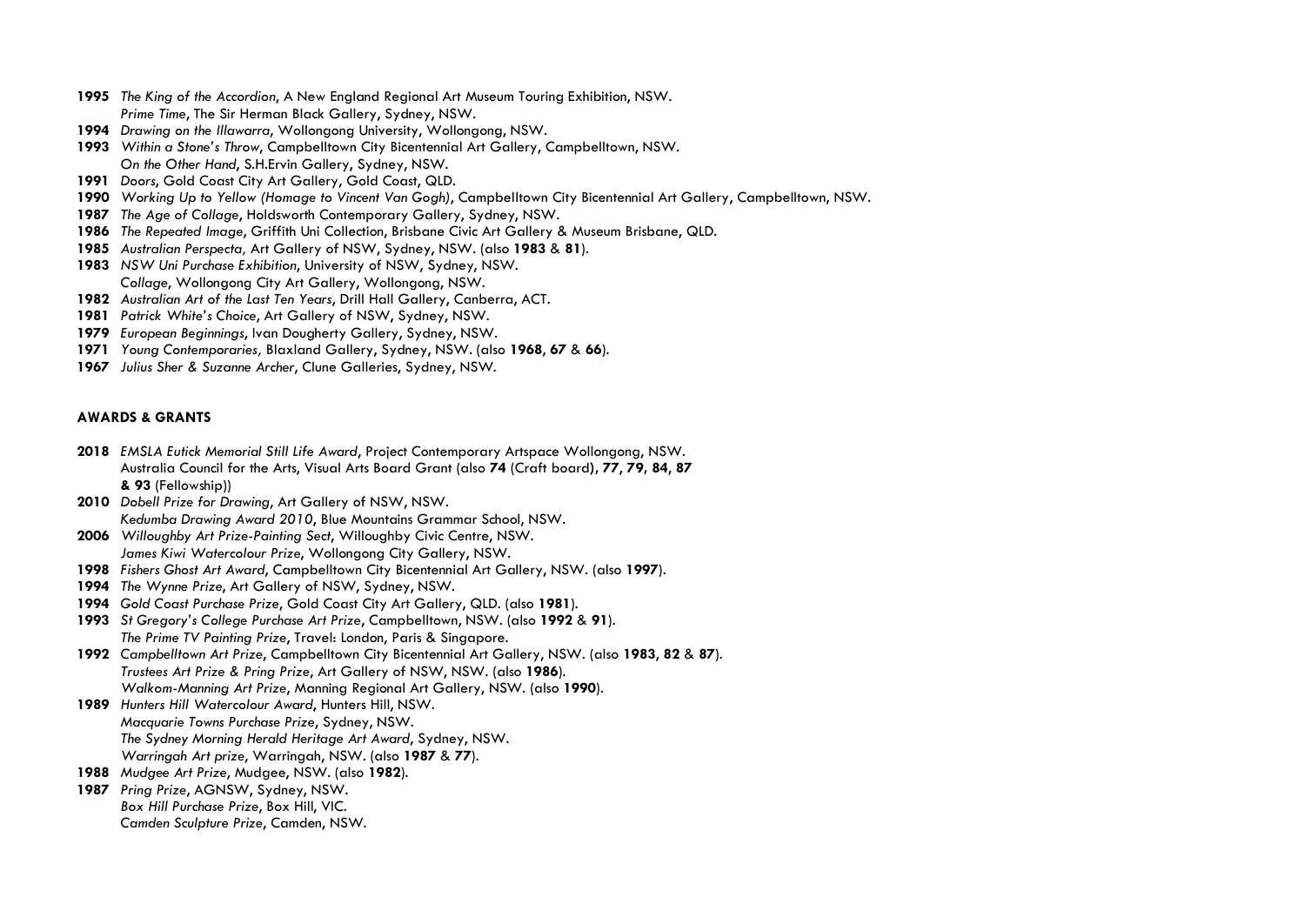*Cowra Art Prize*, Cowra, NSW. *UNSW Art Purchase Prize*, Sydney, NSW. (also **1986**). *Toowoomba Art Prize*, Toowoomba, QLD. (also **1985**). **1986** *Jacaranda Art Prize*, Grafton, NSW. *Bathurst Purchase Prize*, Bathurst, NSW. (also **1981**). *Drummoyne Art Society Art Award*, Drummoyne, NSW. *Drummoyne Art Prize*, Drummoyne, NSW. (also **1977**). *Gold Coast City Art Prize*, Gold Coast City Art Gallery, QLD. *Stanthorpe Art Prize*, Stanthorpe, QLD. **1985** *Broken Hill Art Prize*, Broken Hill, NSW. *Grenfell Art Prize*, Grenfell, NSW. *Muswellbrook Art Prize*, Muswellbrook, NSW. *Faber-Castell Prize for Drawing*, Sydney, NSW. **1983** *Dubbo Art Prize*, Dubbo, NSW. (also **1979**). **1982** *Camden Purchase Prize*, Camden, NSW. *Georges Prize*, Project Contemporary Artspace Wollongong, NSW. **1981** *Alice Prize (acquisition)*, Alice Springs, NT. (also **1980**). *Hunters Hill Art Prize*, Hunters Hill, NSW. **1980** *Cairns Purchase Prize*, Cairns, QLD. *Wollongong Purchase Prize*, Wollongong, NSW. **1979** *Gosford Shire Art Exhibition Prize*, Gosford, NSW. **1967** *Woollahra Painting Prize*, Woollahra, NSW. **1966** *Shoalhaven Drawing Prize*, Shoalhaven, NSW.

### **COLLECTIONS**

Araluen Art Gallery, Alice Springs, NT. Art Gallery of New South Wales, NSW. Artbank Bathurst Regional Gallery, NSW. Broken Hill City Art Gallery, NSW. Cairns City Collection, QLD. Calrossy Girls School Collection Tamworth, NSW. Camden City Council Collection, NSW. Campbelltown City Art Gallery, NSW. City of Box Hill Art Collection, VIC. Dalby Regional Art Gallery, NSW. Faber-Castell Collection, NSW. Federal Court, Melbourne, VIC. Gladstone Art Gallery, QLD. Gosford Shire Council, NSW. Grafton Regional Gallery, NSW. Home of the Arts, Gold Coast, QLD.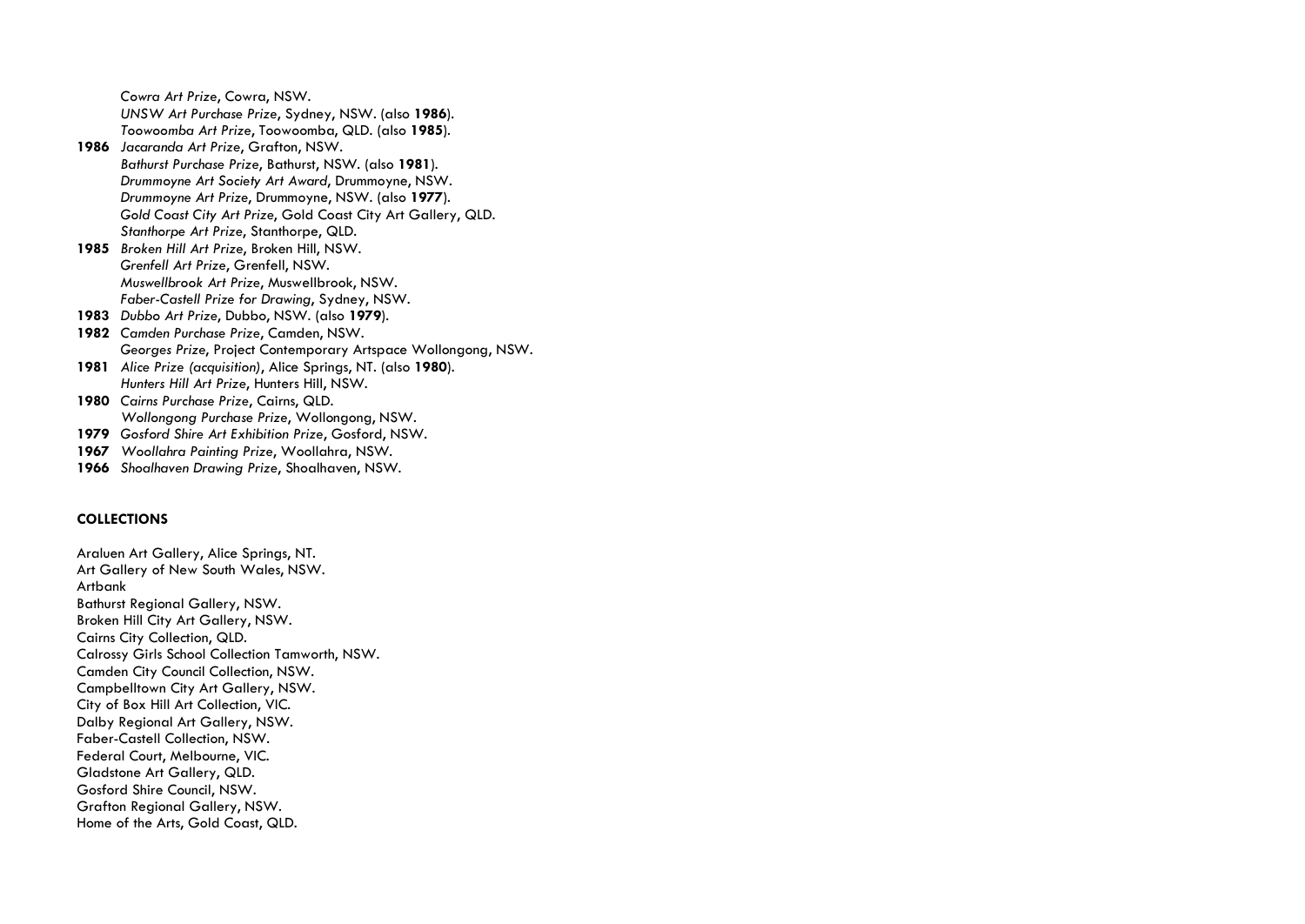Hunters Hill Council Collection, NSW. Kedumba Collection of Contemporary Australian Drawings, NSW. La Trobe Valley Arts Centre, VIC. Lismore Regional Gallery, NSW. Macquarie University, NSW. Maitland Art Gallery, NSW. Melbourne State College, VIC. Mildura Art Gallery, VIC. Mornington Peninsula Regional Gallery, VIC. Mudgee Council Collection, NSW. National Art School Collection, NSW. National Gallery of Australia, ACT. National Gallery of Victoria, VIC. New England Regional Art Museum, NSW. Newcastle Region Art Gallery, NSW. Queensland University of Technology, QLD. Redland Art Gallery, QLD. Sydney Morning Herald Art Collection, NSW. St Gregory's College Campbelltown, NSW. Stanthorpe Art Gallery, QLD. Sydney Morning Herald Art Collection, NSW. Toowoomba Art Gallery, QLD. Transfield Art Collection, Sydney, NSW. Trinity Grammar School Collection Sydney, NSW. University of New South Wales, NSW. University of New South Wales – Art and Design, formerly COFA, NSW. University of Sydney, NSW. University of Sydney – Sydney College of the Arts, NSW. University of Sydney – Union Art Collection, NSW. University of Southern, QLD. University of Western Sydney, NSW. University of Wollongong, NSW. Warringah Council Collection, NSW. Western Plains Cultural Centre, NSW. Wollongong City Art Gallery, NSW.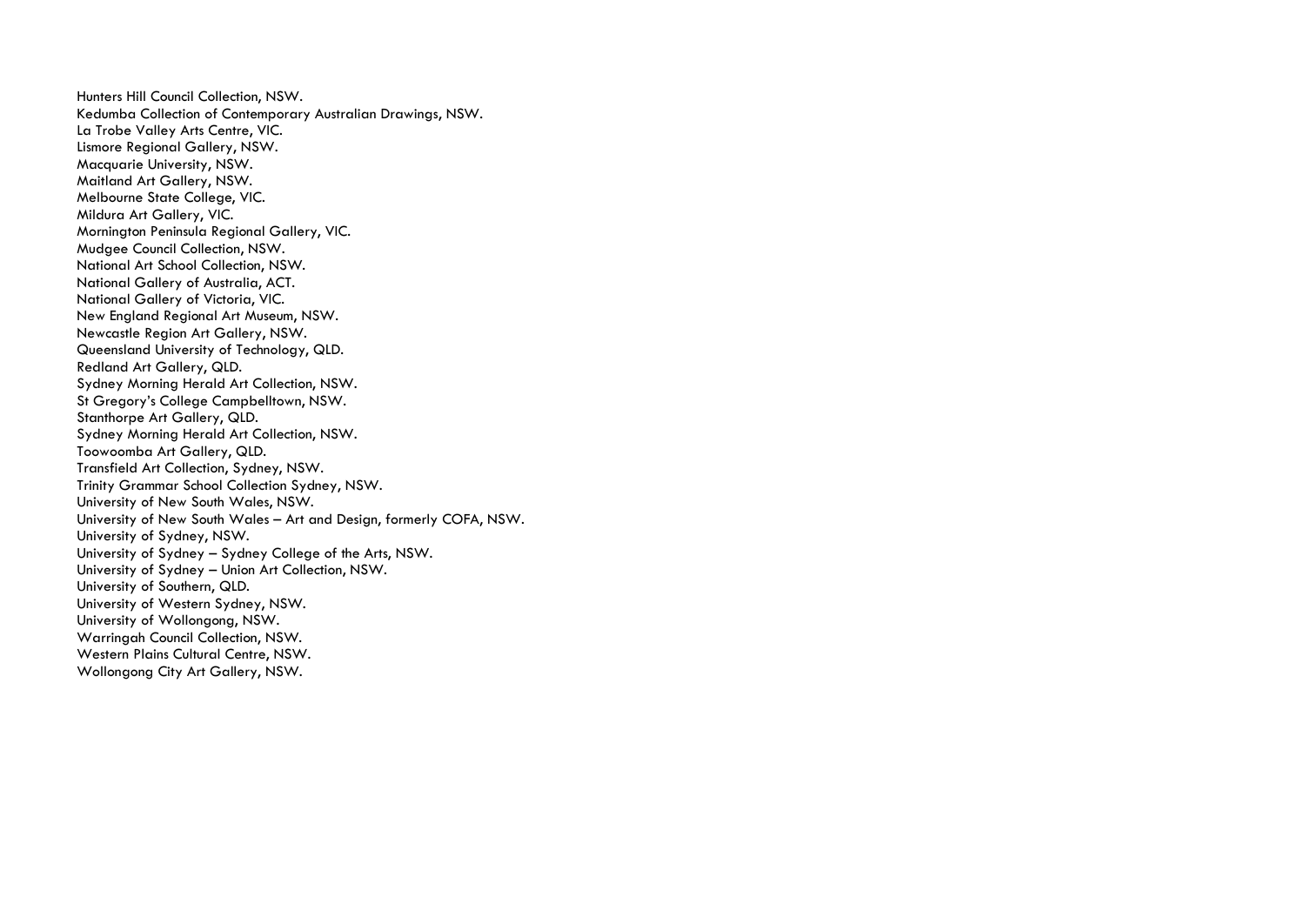## **BIBLIOGRAPHY**

# **BOOKS**

Campbell, Jean. *Australian Watercolour Painters: 1780 to the Present Day.* Craftsman House, Sydney, 1989.

Drury, Nevill. *Images 3: contemporary Australian painting*, Craftsman House, North Ryde, NSW, 1998.

Garside, Sioux. *Song of the Cicada*, Nicholas Thompson Gallery, Collingwood VIC 2019.

Germaine, Max. *A dictionary of women artists of Australia*, Craftsman House, Roseville East, NSW, 1991.

Germaine, Max. *Artists and galleries of Australia*, Craftsman House, Roseville, NSW, 1990.

Hollister, Virginia & McMiles, Kathrin. *Contemporary Australian figurative ceramics*, Virginia Hollister and Kathrin McMiles, Wahroonga, NSW, 1988.

Horton, Mervyn (ed). *Present day art in Australia*, Ure Smith, Sydney, NSW, 1969.

Kolenberg, Hendrick; Ryan, Anne & Campbell, Helen. *Contemporary Australian drawing: 20 years of the Dobell Prize for Drawing*, Art Gallery of New South Wales, Sydney, NSW, 2012.

Liddle, David. *The Balmain book*, Second Back Row Press, Leura, NSW, 1985.

Marsh, Anne. *Doing Feminism: Women's Art & Feminist Criticism in Australia*, The Miegunyah Press, Carlton, VIC, 2021.

McCulloch, Alan; McCulloch, Susan & McCulloch Childs, Emily. *The new McCulloch's encyclopedia of Australian art*, Aus Art Editions in association with The Miegunyah Press, Fitzroy, VIC, 2006.

McIntyre, Arthur. *Contemporary Australian collage and its origin*, Craftsman House, Roseville, NSW, 1990.

McIntyre, Arthur. *Australian Contemporary Drawing: resurgence and redefinition*, Boolarong, Bowen Hills, QLD, 1988.

Noyes, Nigel. *Sticks, stones, mud homes: natural living*, Hardie Grant, Prahran, VIC, 2004.

Nunen, Linda & David van. *Brushes with history: masters of watercolour : ninety years of the Australian Watercolour Institute*, Australian Watercolour Institute, Paddington, NSW, 2015.

Perry, Michelle. *Printed in Australia*, 10 Group, Sydney, NSW, 2016.

Pinson, Peter; Campbell, Jean & Laverty, Peter. *The Australian Watercolour Institute*, Phillip Mathews Book Publishers, Willoughby, NSW, 2006.

Rowe, Rowe. *Modern Australian sculpture: multi-media with clay*, Rigby, Adelaide, SA, 1977.

Smith, Bernard; Smith, Terry & Heathcote, Christopher. *Australian painting, 1788-2000*, Oxford University Press, South Melbourne, VIC, 2001.

# **SELECTED CATALOGUES**

Blunt, Kim. *Suzanne Archer: Time Traveller*, Maitland Regional Gallery, Maitland, NSW, 2019.

Caper, Kathleen. *6 from Wedderburn: Suzanne Archer, Elisabeth Cummings, David Fairbairn, David Hawkes, Roy Jackson, John Peart*, Casula Powerhouse Arts Centre, Casula, NSW, 1998.

Delaruelle, Jacques; Garside, Sioux & Thomson, Ann. *Within a Stone's Throw*, Campbelltown City Art Gallery, Campbelltown, NSW, 1993.

Dell'oso, Anna-Maria & Eisenberg, Joseph. *The King of the Accordion*, New England Regional Art Museum, Armidale, NSW.

Eisenberg, Joseph. *Suzanne Archer: Afterlife*, Maitland Regional Art Gallery, Maitland, NSW, 2010.

Garside, Sioux. *Raw Wedderburn*, Delmar Gallery, Trinity Grammar School, Summer Hill, NSW, 2018.

Garside, Sioux. *Suzanne Archer: The Alchemy of the Studio*, Macquarie University Art Gallery, Maquarie University, NSW, 2016.

Garside, Sioux. *Suzanne Archer: Mistress of the Dead*, Tin Sheds Gallery, Sydney, NSW, 2008.

Garside, Sioux. *Horses for courses: Suzanne Archer*, War Memorial Art Gallery, Univesity of Sydney, NSW, 2004.

Gaynor, Andrew. *We are the Stars*, Nicholas Thompson Gallery, Melbourne, VIC. 2021

Havillah, Lisa. *Horsepower : Suzanne Archer*, Campbelltown Arts Centre, Campbelltown, NSW, 2005.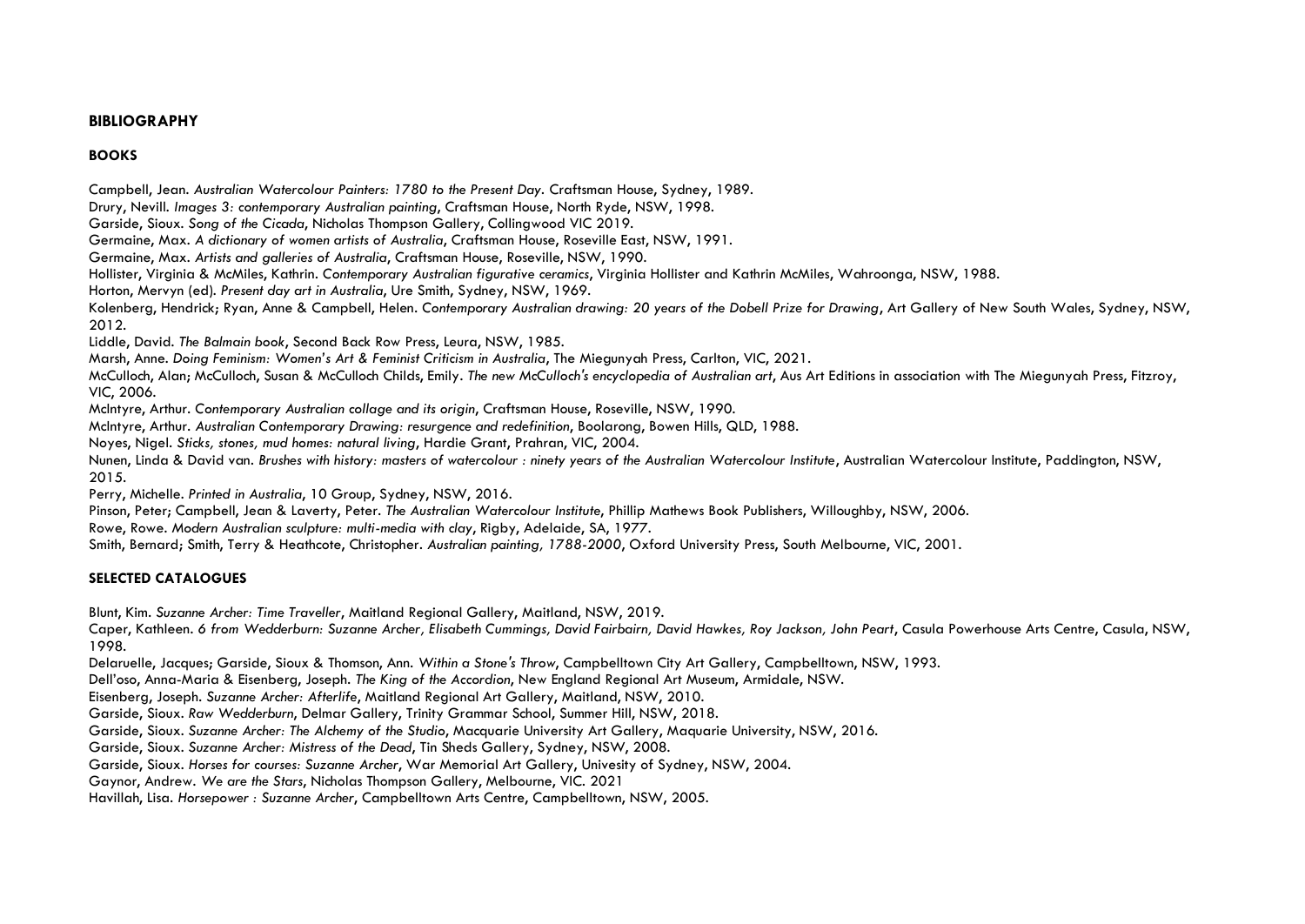Hibbard, Lily. *Suzanne Archer: Conversations with the Devil Woman*, Campbelltown Arts Centre, Campbelltown, NSW, 2013. Holburn, Jessica. *The Glass Depository*, Coffs Harbour Regional Gallery, Coffs Harbour, NSW, 2014. Nunen, David van & Chen, Xidan. *Across the water : China - Australia modern masters of watercolour*, Quanhua Watercolour Art Gallery, Shanghai, China and Shenzhen Fine Art Museum, Shenzhen, China, Xianggang, CHINA, 2014. Porter, Adam. *Suzanne Archer: Song of the Cicada*, Campbelltown Arts Centre, Campbelltown, 2019. Thompson, Nicholas. *Suzanne Archer: Moving forwards, looking back, a survey 1969 - 2016*, Nicholas Thompson Gallery, Melbourne VIC, 2016. Tuckerman, Barbara. *Hand over Hand: a survey of collaborative prints 1982-2000 by Suzanne Archer and David Fairbairn*, Campbelltown City Art Gallery, Campbelltown, NSW, 2000.

*Australian perspecta '85*, Art Gallery of New South Wales, Sydney, NSW, 1985.

*Australian perspecta 1981 : a biennial survey of contemporary Australian art*, Art Gallery of New South Wales, Sydney, NSW, 1981.

#### **SELECTED ARTICLES**

Allen, Christopher. 'Visual Art: Dobell Drawing prize' in *The Australian*, 13 Nov 2009. Allen, Christopher. 'Collage' in *The Sydney Morning Herald*, 23 Mar 1990. Allen, Christopher. 'Painting on the trot' in *The Sydney Morning Herald*, 14 Sep 1990. Angeloro, Dominique. 'Critic's Picks' in *The Sydney Morning Herald: Metro*, 30 Apr - 6 May 2005. Archer, Suzanne. 'Paintings that evolve through 'doing' and 'feeling'' in *Australian Artist magazine*, May 1987. Barron, Sonia. 'Most successful works, the least complicated' in *The Canberra Times*, 13 Nov 2002. Berryman, Nancy. 'A Dozen to keep your eye on' in *The Sydney Morning Herald*, 12 Apr 1980. Borlase, Nancy. 'Art: Women's work takes wing' in *The Sydney Morning Herald*, 1 Aug 1981. Borlase, Nancy. 'The Week in Art: The Answer to the Biennale is good' in *The Sydney Morning Herald*, 30 May 1981. Borlase, Nancy. 'Time, Space and relics' in *The Sydney Morning Herald*, 14 Nov 1981. Borlase, Nancy. 'The Week in Art' in *The Sydney Morning Herald*, 27 Sep 1980. Borlase, Nancy. 'Art' in *The Sydney Morning Herald*, 29 Dec 1979. Borlase, Nancy. 'Upstairs, Downstairs' in *The Sydney Morning Herald*, 31 Mar 1979. Borlase, Nancy. 'Reviews Art' in *The Sydney Morning Herald*, 29 Apr 1978. Borlase, Nancy. 'Art: Elevating, Cultivated' in *The Sydney Morning Herald*, 10 Jun 1976. Brook, Donald. 'Art for everyone' in *The Sydney Morning Herald*, 24 Apr 1969. Bulter, Rex. 'Blaze of Glory' in Art Collector, Sydney Contemporary Special Edition, 2019 Butler, Rex. 'Suzanne Archer: Over-looked' in *Memo Review*, 7 Jan 2017. Clement, Tracey. 'Bone Idols' in *The Sydney Morning Herald: Metro*, 6th -12th Jun 2008. Cogno, Luisa. 'Award winning artist not motivated by accolades' in *The Daily Telegraph*, 5 Jul 2016. De Groen, Geoffrey. 'Most unlovely but worthwhile' in *The Canberra Times*, 28 Oct 1975. Deamer, Adrian (ed). 'This headline could help her paint a new picture' in *The Australian*, Apr 1969. Downes, Briony. 'Preview: Suzanne Archer: Moving Forwards: Looking Back' in *Art Guide Australia online*, 15 Dec 2016. Fenner, Felicity. 'Commitment to Women's Art' in *The Sydney Morning Herald*, 10 Mar 1995. Fenner, Felicity. 'Critics detect a certain pattern in this year's choice' in *The Sydney Morning Herald*, 19 Mar 1994. Fischbein, Joanna. 'Many splendoured motherhood dissected' in *The Sydney Morning Herald*, 20 Oct 1988. Forster, Sue. 'Distant Noises' in *Imprint*, Vol 38 no 4 2003.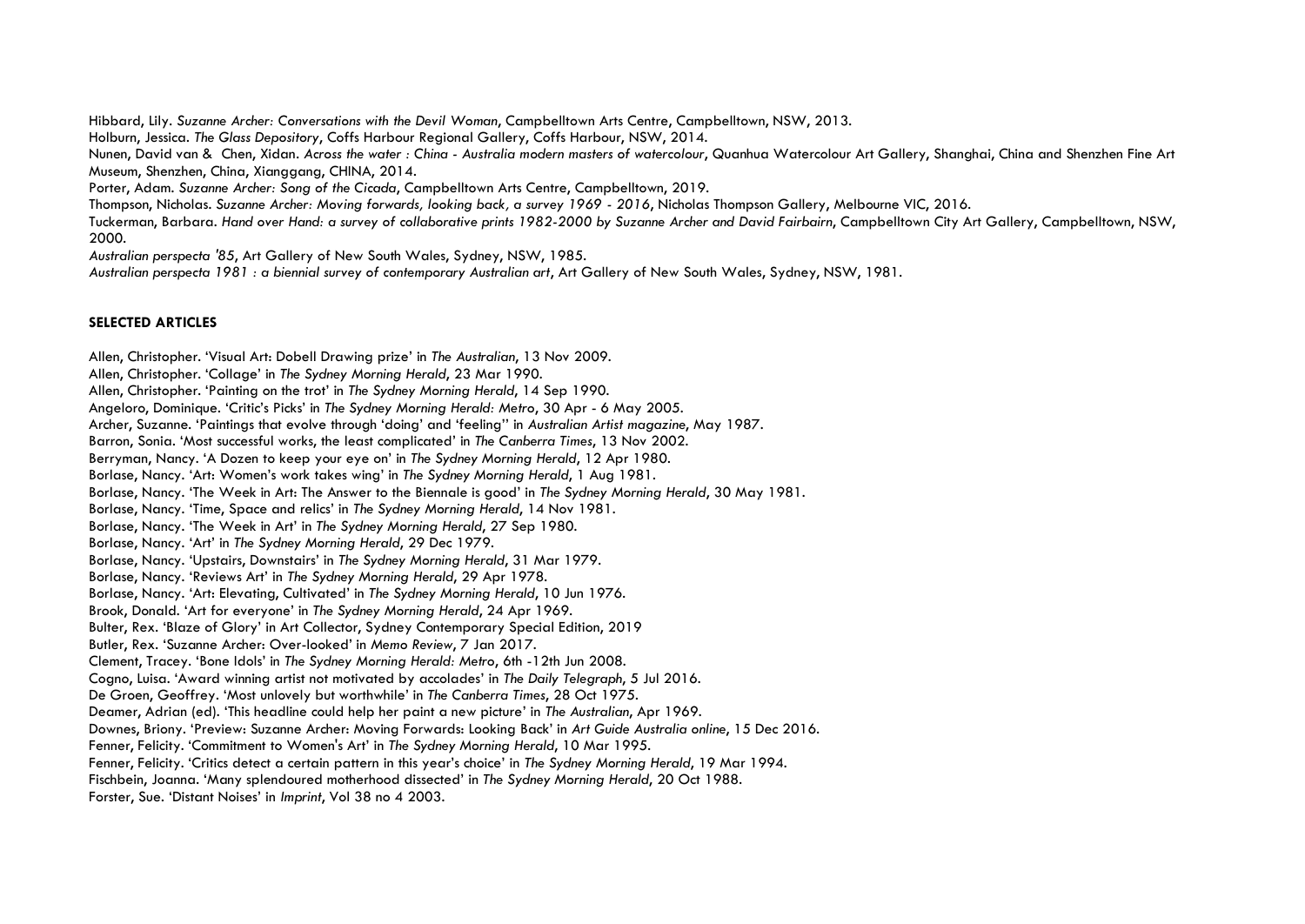Fortescue, Elizabeth. 'Wedderburn Artists Star in Exhibition' in *Daily Telegraph*, 21 Jun 2018. France, Christine. 'Curators cast eye over past' in *Weekend Australian*, 3-4 Oct 1992. Frost, Andrew. 'Sketched to the Limit' in *The Sydney Morning Herald: Metro*, 31 Dec 2010. Fulton, Adam. 'Dark drawing proves dead lucky in Dobell Prize' in *The Sydney Morning Herald: Weekend Edition*, 6-7 Nov 2010. Gibson, Prue. 'Suzanne Archer' in *Artist Profile*, Issue 11 2010. Gleeson, James. 'Art Review' in *The Sun*, 26 Mar 1974. Gouriotis, Kon (ed). 'Suzanne Archer: Moving Forward: Looking Back' in *Artist Profile*, 5 Dec 2016. Gouriotis, Kon (ed). 'Suzanne Archer: Theatre of Bones' in *Artist Profile*, 6 Sep 2016. Grishin, Sasha. 'A remarkeabley high standard' in *The Canberra Times*, August 2001. Grishin, Sasha. 'Archibald democratic and dull' in *The Canberra Times*, 1 Jul 1995. Grishin, Sasha. 'Inadequate selection process' in *The Canberra Times*, 25 Jul 1987. Grishin, Sasha. 'Art: Versatile but uncertain' in *The Canberra Times*, 26 May 1977. Harrington, Zoe. 'An Interview with Suzanne Archer' in *Sculpture + the Enemies*, Issue 13 2013. Horton, Mervyn (ed). 'Exhibition Commentary' in *Art & Australia*, Vol 17 No 2 1979. Horton, Mervyn (ed). 'Exhibition Commentary' in *Art & Australia*, Vol 15 No 1 1977. Horton, Mervyn (ed). 'Exhibition Commentary' in *Art & Australia*, Vol 7 No 1 1969. Horton, Mervyn (ed). 'Exhibition Commentary' in *Art & Australia*, Vol 5 No 3 1967. Hynes, Victoria. 'Galleries' in *The Sydney Morning Herald*, 4 Jul 2001. James, Bruce. 'The Galleries' in *The Sydney Morning Herald*, 28 Jul 1998. Johnson, Anna (ed). 'Artbeat' in *The Sydney Morning Herald*, 12 Apr 1996. Kale, Neha (ed). 'News and Previews: Suzanne Archer at Nicholas Thompson Gallery' in *Vault*, Issue 17 2017. Lynn, Elwyn. 'Climactic Collage' in *The Weekend Review*, 22-23 Oct 1994. Lynn, Elwyn. 'Eyes on the Prizes' in *Weekend Australian*, 9-10 Apr 1994. Lynn, Elwyn. 'Coventry Diary' in *Weekend Australian*, 5-8 Feb 1992. Lynn, Elwyn. 'Galleries' in *Weekend Australian*, 14-15 Nov 1992. Lynn, Elwyn. 'The Incompatible joined in Harmony' in *Weekend Australian*, 11-12 May 1991. Lynn, Elwyn. 'Bits and Pieces, fit and fitting' in *The Australian*, 8-9 Sept 1990. Lynn, Elwyn. 'The Exorcists and the Renaissance' in *Weekend Australian*, 22-23 Oct 1988. Lynn, Elwyn. 'Dark Disorder goes with luch landscapes' in *Weekend Australian*, 15-16 March 1986. Lynn, Elwyn. 'Perspecta 85' in *Weekend Australian Magazine*, 2-3 Nov 1985. Lynn, Elwyn. 'Art' in *The Australian*, 1-2 Aug 1981. Lynn, Elwyn. 'Art' in *The Bulletin*, 10 May 1969. Lynn, Elwyn. 'Young contemporaries' in *The Bulletin*, Mar 1967. Makin, Jeffrey. 'Art' in *The Sun*, July 1980. Maloon, Terence. 'Art gives in to a Primitive Urge' in *The Sydney Morning Herald*, 8 Mar 1986. Maloon, Terence. 'Art' in *The Sydney Morning Herald*, 13 Nov 1982. McCulloch, Alan. 'Danger of Compromise' in *The Herald*, 1979. McDonald, John. 'In the Face of Fate' in *Sydney Morning Herald*, Spectrum: Visual Art, 20-21 Apr 2019 McDonald, John. 'Suzanne Archer' in *Artist Profile*, Issue 46, 2019. McDonald, John. 'A Colony of Artists' in *The Sydney Morning Herald*, 7-8 Jul 2018. McDonald, John. 'A nation of art lovers for \$252 million' in *The Sydney Morning Herald: Spectrum*, 22 Oct 1994.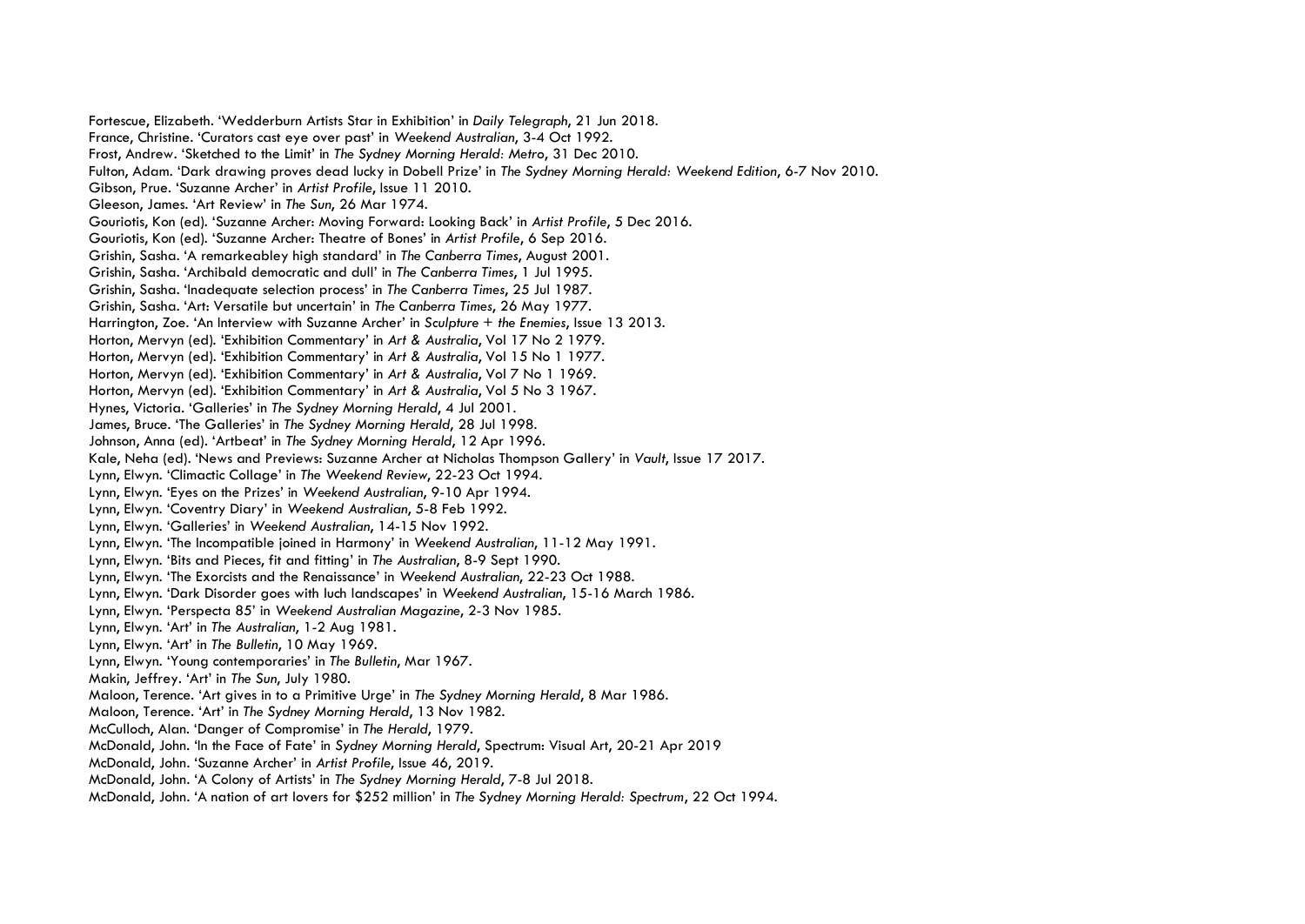McDonald, John. 'Archer, Hoffman take Art Prizes' in *The Sydney Morning Herald*, 22 Sep 1989. McGrath, Sandra. 'Art' in *Weekend Australian Magazine*, 13-14 Aug 1983. McGrath, Sandra. 'Art: Perspecta 81' in *Weekend Australian Magazine*, 1981. McGrath, Sandra. 'Art: Biting Big Chunks out of the Big Apple' in *Weekend Australian Magazine*, 31 Mar - 1 Apr 1979. McGrath, Sandra. 'Art' in *The Australian*, 28 Apr 1978. McIntyre, Arthur. 'Time for Re-evaluation' in *Art & Australia*, Vol 24 No 3 1987. McIntyre, Arthur. 'The Sydney Scene' in *Art & Australia*, Vol 16 No 1 1978. McIntyre, Arthur. 'Art' in *The Weekend Australian*, 5-6 Nov 1977. McIntyre, Arthur. 'Beauty queens and galahs' in *The Australian*, 1977. McIntyre, Arthur. 'Christmas Hell' in *The Weekend Australian*, Dec 1977. Meacham, Steve. 'What makes a drawing? It's often a fine line' in *The Sydney Morning Herald: Arts & Entertainment*, 25 Nov 2011. Nicklin, Lenore & Urban, Andrew. 'Winning women – women artists' in *The Bulletin*, 28 Apr 1987. Paroissien, Leon (ed). 'The Sydney Morning Herald Prize Winner' in *Art & Australia*, Vol 27 No 4 1990. Pidgeon, W. E. 'Art: Faces twist' in *The Sunday Telegraph*, June 1976. Pinson, Peter. 'Common ground: Four Wedderburn Painters' in *Art & Australia*, Vol 40 No 2 2002. Plastow, J. 'Pinckney Gallery' in *Arts Review (London)*, Jun 1970. Rooney, Robert. 'Arts Review: Art' in *The Age*, July 1980. Rule, Dan. 'In the Galleries – Suzanne Archer: Beneath the Skin' in *The Age: Spectrum*, 3 Oct 2015. Sands, Niomi. 'Artefacts: Exploration of Childhood' in *The Daily Examiner*, 29 July 2020 Saw, Andrew. 'Art' in *The Weekend Australian Magazine*, 13 -14 Nov 1982. Short, Susanna. 'Two Artists do not Guarantee Profundity' in *The Sydney Morning Herald*, 11 Nov 1982. Smee, Sebastian. 'The Ground Crew' in *The Sydney Morning Herald: Spectrum*, 4 Mar 2000. Smee, Sebastian. 'Show and arrow' in *The Sydney Morning Herald: Metro*, 27 Sep – 3 Oct 1996. Strecker, Jacqueline. 'Inside Canberra's Art Market' in *Art & Australia*, Vol 41 No 2 2003. Sweeney, Helen. 'The week in art: Clunes' in *The Telegraph*, Oct 1967. Thomas, Daniel. 'New Exhibitions: Suzanne Archer' in *The Sydney Morning Herald*, 28 Mar 1974. Thornton, Wallace. 'Contrasting Concepts' in *The Sydney Morning Herald*, 26 Oct 1967. Tovey, Josephine. 'Open Gallery' in *The Sydney Morning Herald: Spectrum*, 24th-25th Jan 2009. Walters, Marilyn. 'Within a Stone's Throw' in *Periphery*, Issue 15 1993. Watson, Bronwyn, 'Public Works' in The Weekend Australian, 15-15 May 2022. Watson, Bronwyn. 'Drawn to the bright lights of the bush' in *The Sydney Morning Herald*, 11 Oct 1994. Watson, Bronwyn. 'Celebration Sydney' in *The Sydney Morning Herald*, 12 Feb 1993. Watson, Bronwyn. 'The case for landscape' in *The Sydney Morning Herald*, 2 Oct 1992. Watson, Bronwyn. 'Raw Vision' in *The Sydney Morning Herald: Metro*, 19 Apr 1991. Watson, Bronwyn. 'Mixed media messages' in *The Sydney Morning Herald*, 23 Mar 1989. Wilson, Ashleigh. 'The Nation 3 Still life with death draws prize' in *The Weekend Australian*, 6-7 Nov 2010. Wolifson, Chloe. 'Song of the Cicada' in *Art Monthly*, September 2019. Woolcock, Phyllis. 'From Childhood to Anything Anywhere' in *The Courier Mail*, March 1987. Wyndham, Susan. 'Artists in Residence' in *The Sydney Morning Herald: Domain*, 28 Apr 2005. 'Creative women reap rewards' in *Woman's World*, 8 May 1974. 'Suzanne's posters are a work of art' in *The Daily Mirror*, Apr 1969.